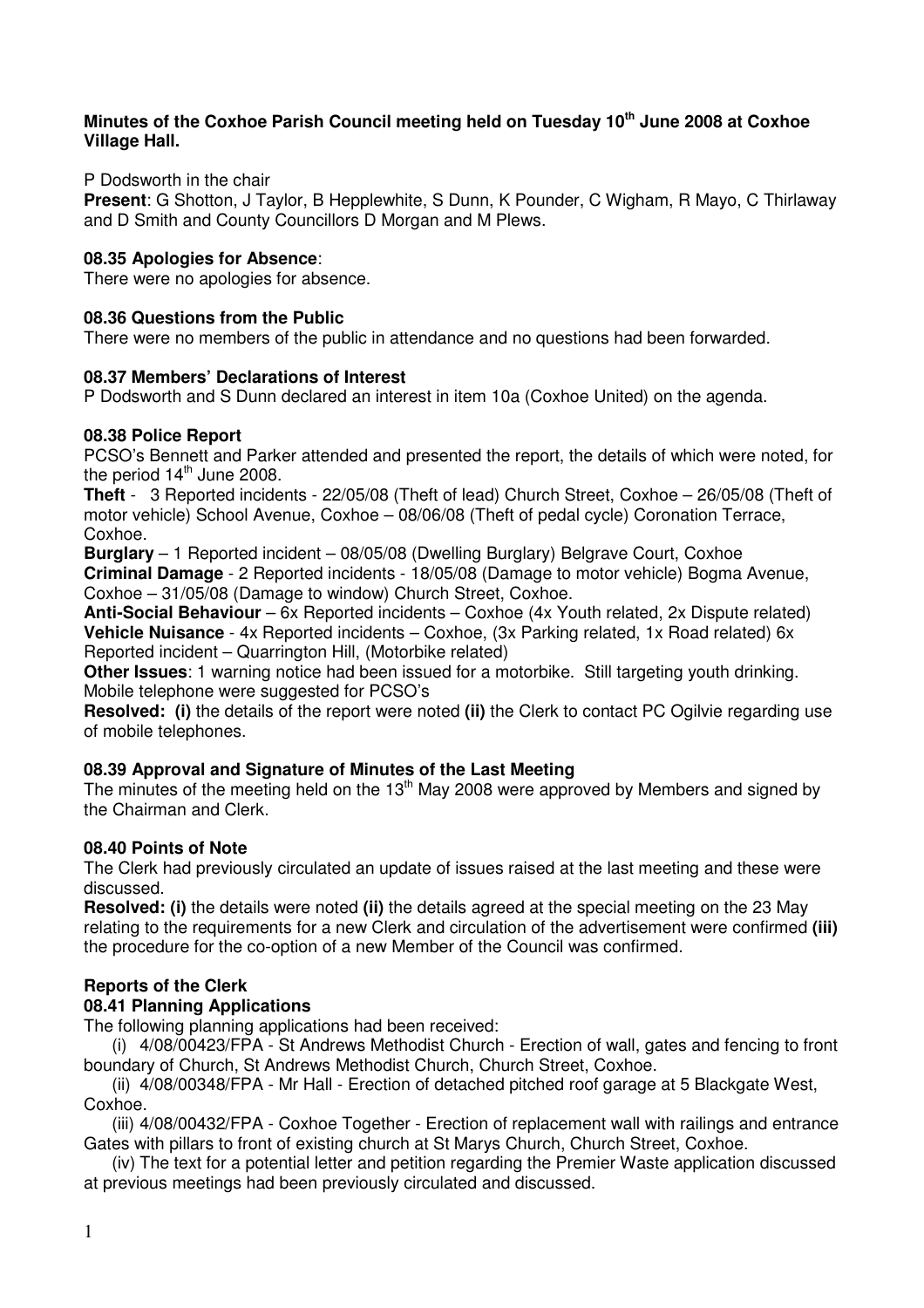(v) A member of City Council Heritage and Design Team had attended the recent Coxhoe Community Partnership and details of the meeting were discussed.

(vi) Roberta Blackman Woods had offered to meet with Members and City Planning Officers on  $11^{th}$  July.

(vii) Details of planning applications at Tursdale, relating to golf projects were circulated for consideration.

**Resolved**: **(a)** there were no objections to items (i), (ii) and (iii). **(b)** the text for the letter and petition and its circulation was agreed **(c)** a request be made to City Planning to amend the local development framework with regard to the proposed development **(d)** a meeting with the MP and Planning Officers was agreed for the 11 July **(e)** the applications detailed in (vii) were noted **(f)** a representative of Premier Waste be invited to the next monthly Parish Council meeting

# **08.42 Traffic Management**

Minutes of the meeting of the traffic management working party held on 3 June had been previously circulated and were discussed.

**Resolved**: **(i)** a letter of thanks to be forwarded to Gordon Wingrove and County Councillor Morgan. **(ii)** a request for weight restrictions at Quarrington Hill and Coxhoe were confirmed. **(iii)** to purchase one traffic activated sign for the Coxhoe locations.

# **08.43 Internal Audit Service**

The further details requested from Mr Fletcher had been provided and circulated and were discussed.

**Resolved: (i)** Mr Fletcher be appointed as Internal Auditor for the Council for the following year. (ii) the Clerk to arrange a meeting with Mr Fletcher in the near future.

# **08.43 Quarrington Hill Allotments**

A letter had been received from the City Council relating to the possible purchase of the land and was discussed. A quotation for replacement fencing had been received from Mr Foster. **Resolved: (i)** City Councillors Smith and Plews were requested to speak to City Council officers relating to the issue to attempt to resolve the possible purchase **(ii)** the fencing issue be deferred until the possible purchase had been further resolved.

### **08.44 Ballot Boxes**

Details of various ballot boxes had been circulated and were discussed. **Resolved**: 2 boxes are purchased from Displaysense Ltd at a cost of £42.90 plus Vat each.

### **08.45 Budget Update**

Details of the latest budget position statement had been circulated and were discussed. **Resolved**: the details were noted.

### **Correspondence**

**08.46 County Association – Appointment of Independent Members to the Police Authority**  Details of vacancies had been circulated and were considered **Resolved**: the details were noted.

### **08.47 County Association – Nominations for Executive Committee Members**

Details of the request for nominations had been circulated and were considered **Resolved**: the details were noted.

### **08.48 Durham County Council – Joint Strategic Needs Assessment**

Details of briefing report 2 had been circulated and were considered. **Resolved**: the details were noted and future reports be circulated by the Clerk on receipt.